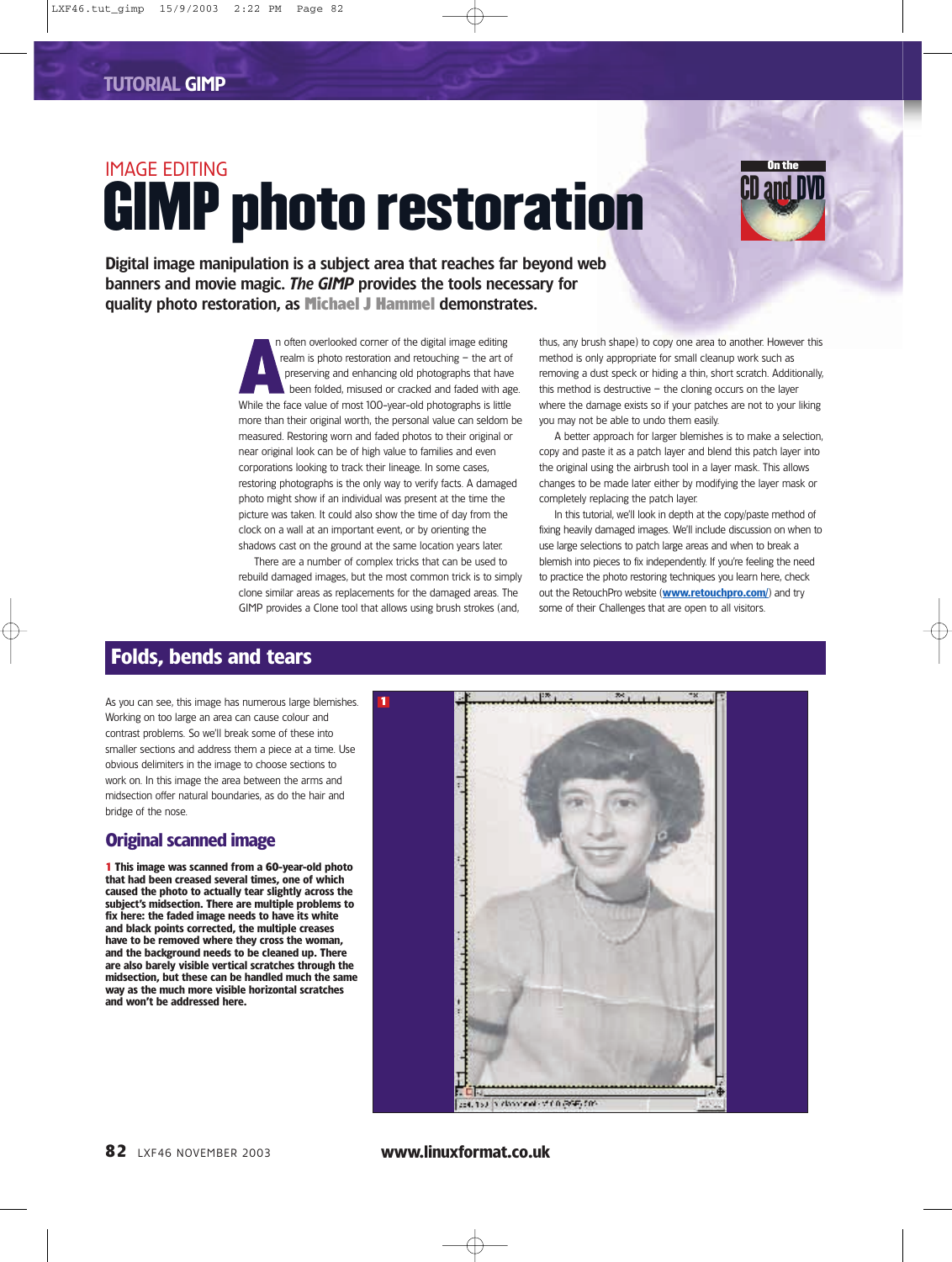#### **Original/updated comparison**

**2**

**2 We start with some basic image enhancement. We need to fix the white and black points for the scan. We use the Auto-Levels option in the Levels dialog to produce a higher quality image – the contrast is better and the image is clearer. Next we note that the image has taken on some brown tint as it has aged. We clear this by desaturating the image. Finally, as with most scanned images, a little image sharpening is required. We use the Filters>Enhance> Sharpen filter for this process. The UnSharp Mask could also be used although for this image the result would not be significantly better.**



150, 80 - famous - most sustitution (151%)

**3**





#### **Scanner support** Where to get your drivers

SANE **www.mostang.com/sane/ XSANE www.xsane.org/** Vuescan **www.hamrick.com** Image Scan! **www.epkowa.co.jp/english/index\_e.html QuiteInsane http://quiteinsane.sourceforge.net/index.shtml** Epson KOWA **www.epkowa.co.jp/english/linux\_e/lsd\_e.html** Linux USB Project **www.linux-usb.org/**

### **Sections to be worked on**

>> **just using a lasso selection right from the start. 3 There are two main blemishes that fall across the subject: the diagonal fold across face and the horizontal scratch across the midsection. Both will have to be handled by breaking them into multiple and distinct sections and using the same patch layer technique on each. The problem with the midsection scratch is the shadow caused by the scratch itself. If there were no shadow, we could make multiple Fuzzy selects on sections of the scratch, grow them a bit and use this selection to grab a nearby section of the sweater as a patch. But the shadow means we need even a larger selection as a patch so we're better off**

**www.linuxformat.co.uk** LXF46 NOVEMBER 2003 83

 $1.4$ 

58310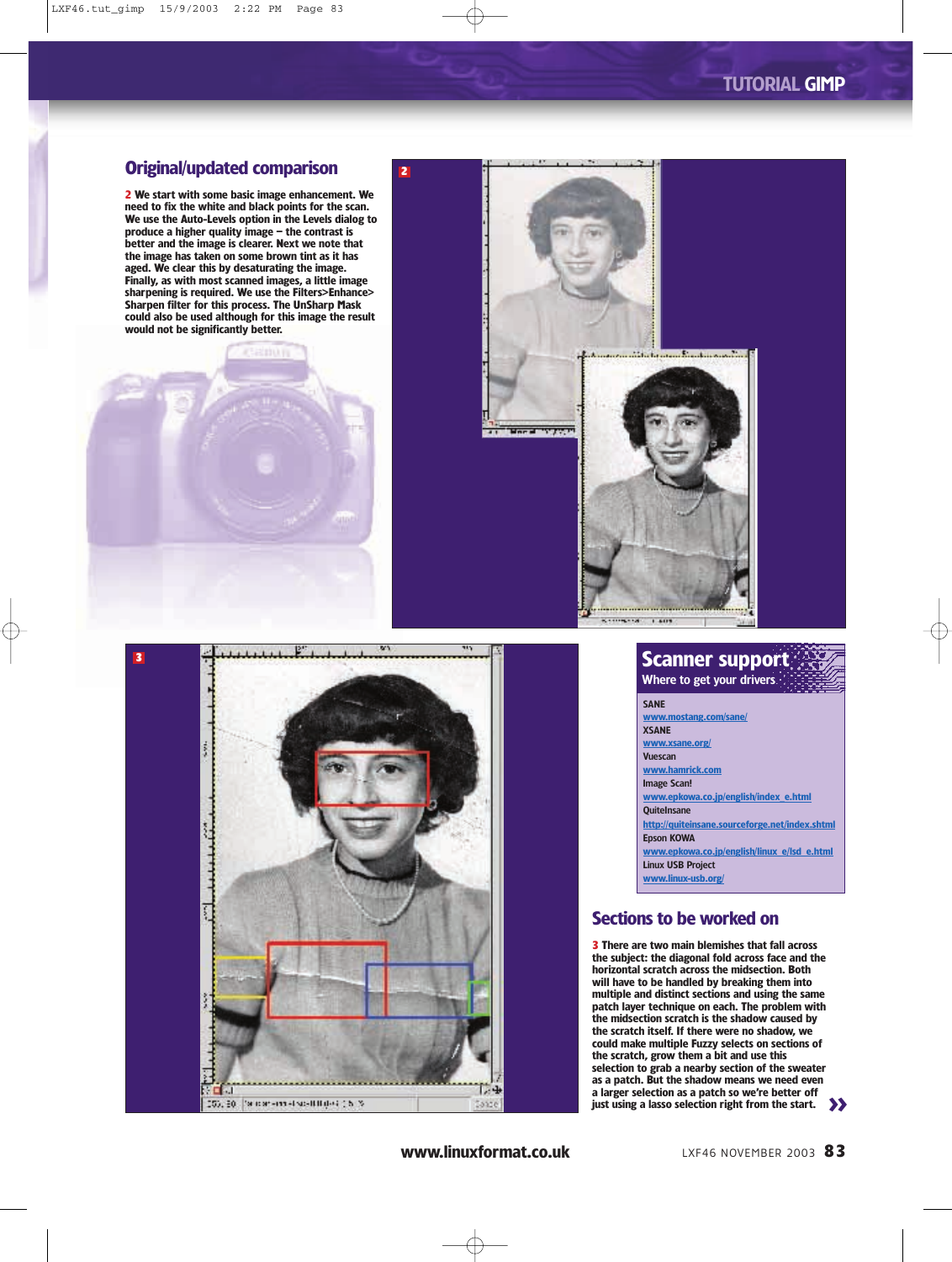**5**

### << **Patch positioned over scratch**

**4 Choose the lasso tool from** *The GIMP* **Toolbox. Draw a selection around part of the scratch making sure to include the scratch shadow as well. Hold down the Alt key (the Shift key may also be necessary depending on your Linux desktop configuration) and drag the mouse to move the selection just above the scratch.** 

**Use Ctrl-C to make a copy of the selection (this will be our patch) and then Ctrl-V to paste the selection as a new layer. Position the layer over the scratch. You should be able to line up the pleats in the sweater fairly closely, but perhaps not exactly. We'll fix that in a moment. The original image is tinted red here to show the outline of the patch being applied.**





#### **Rip before/after comparison**

**4**

**5 Add a white layer mask to the patch layer. Use the Airbrush to paint black along the edges of the layer inside the mask. This will have the effect of melding the patch into the original image. As long as your selection was large enough you should have a bit of working space in the patch in which to do this melding. If the patch doesn't match the tonal qualities of the scratch area you can adjust its Curves a bit. Only slight modifications to the Curve should be necessary for this image. To line up the pleats more precisely, make sure the layer content is active (not the layer mask) and use the** *IWarp* **plug-in to move the pleats just a bit. Turn the layer visibility for the patch on and off quickly to see if the patch lines up well with the original image. As you do this it should appear like the pleats are in place and only the scratch is removed.**

#### **Sleeves before/after comparison**

**6 The scratch across both sleeves poses a more difficult problem. There is no unblemished area large enough to cover these scratches so they require multiple smaller patches. In this example we've used six smaller patches to fix the scratch on the left-hand side sleeve. Additionally, the dark area between the sleeve and midsection has a very complex pattern. The patch here will more than likely require Curves adjustment.**



**TT 0.8** 

#### **84** LXF46 NOVEMBER 2003 **www.linuxformat.co.uk**